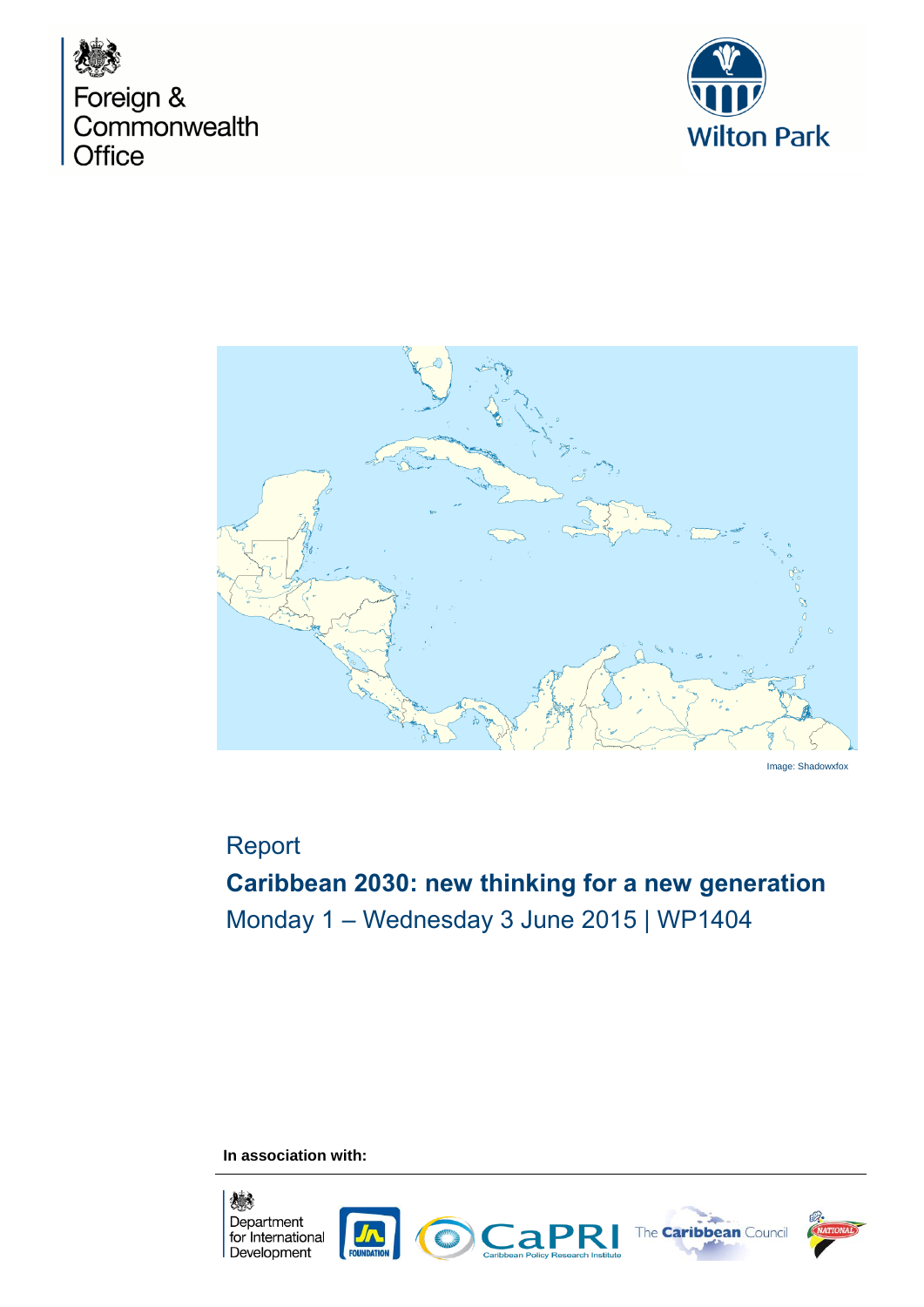

# Report **Caribbean 2030: new thinking for a new generation** Monday 1 – Wednesday 3 June 2015 | WP1404

The challenges facing the Caribbean region – growth, security, fiscal management, amongst others – are stronger than ever, even while new ones, such as climate change, emerge. At the same time, weaknesses in the governance in the region and the limited effectiveness of both public and private leadership have become increasingly exposed. The regional 'project', as reflected in goals articulated by CARICOM, has not lived up to even its own modest goals. If the region is to rise above its disappointing half century of mediocre development and to begin the process of emerging towards its full potential, it will be up to the next generation of leadership to embrace, create and implement a new vision of the Caribbean.

Recognising that the Caribbean has suffered from a lack of vision, weak implementation, widespread mistrust, poor leadership, and institutional malaise, the Wilton Park meeting convened new and next generation of leaders in the Caribbean from different sectors with a broad mix of experience and expertise with a view to:

- providing a removed, neutral setting for them to come together to have an indepth discussion about their aspirations for the region;
- creating a network of younger leaders encouraged to stay connected to each other, to traditional international partners, such as the United Kingdom (UK), and to other key external stakeholders who they might not otherwise have access to;
- developing an outline vision for the Caribbean for 2030, with the objective that the vision can be shared more widely and subsequently built upon; identifying potential paths forward for politicians, policymakers and others on specific areas; and
- sharing cross-region expertise on the drivers and the opportunities for the Caribbean domestically and internationally.

The key issues raised at the meeting are outlined below.

# **Changing mind-sets in government and the public service**

- 1. There is a pressing need to review the structure of the public service in the region, to evaluate the degree of power that is afforded to individuals who are permanent in the public service as well as look at a system that will allow greater flexibility in terms of who is placed in the critical positions to ensure that the agenda of the government, and it's policies and development plans, are effectively implemented.
- 2. Governments in the region must be charged with the responsibility of ensuring that the economies function effectively.
- 3. Special preferential arrangements still dominate the mind-set of Caribbean nationals. The countries of the Caribbean must transition from the traditional relationships with their colonial partners in order to develop more competitive economies.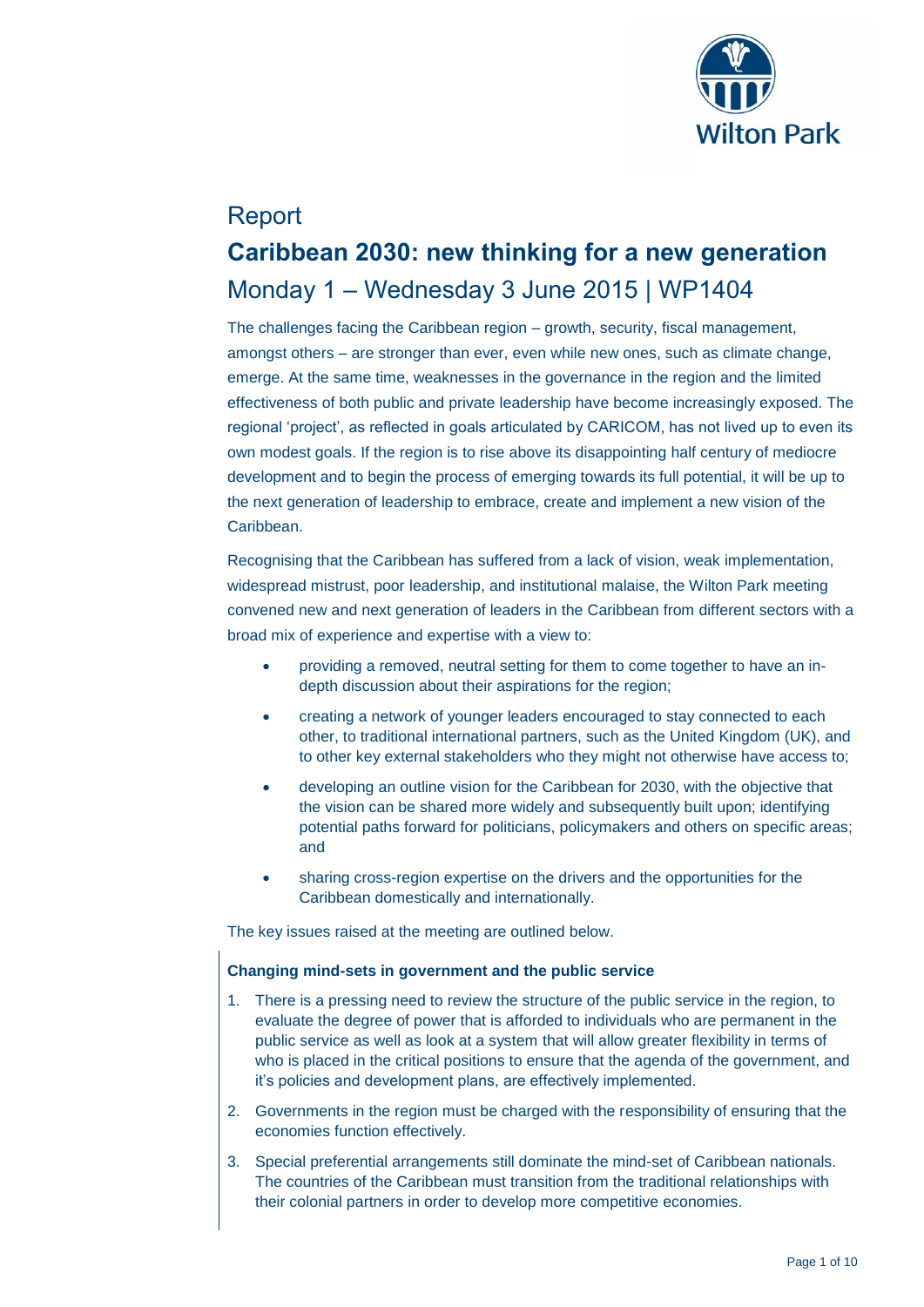# **Capacity building**

4. Since institutions at the national level are inherently weak because countries are small, regional institutions need to be transformed to make them more effective, more open and guarantee their role with technical capacity and special attention to innovation.

# **Regional cooperation**

- 5. Regional cooperation is an inevitable developmental imperative in the region. However, integration should be promoted in the region through complementation of economies rather than fragmentation, given that a more deeply integrated Caribbean, with an active and assertive foreign policy, is a prerequisite to transformative, sustainable and resilient growth and development.
- 6. Regional and international collaboration between the private and public sector must become a regional priority.
- 7. To be more competitive abroad, countries in the region must promote interregional trade as well as regional value chains. This can start by identifying or improving the financial architecture needed to support trade in the region.

# **Connectivity**

8. Connectivity is a problem as it is very costly to do business within the region. To guarantee connectivity regional policies need to be promoted that will support the creation of public private partnerships that incentivises the flow of investments within and outside the region.

# **Fiscal management**

9. Most countries suffer from high levels of indebtedness which has discouraged investment in the region. The sources of debt in the Caribbean are structural and in part caused by the vulnerability of the islands and weak fiscal capacity. Governments must embrace fiscal responsibility frameworks (fiscal rules) that put binding constraints on the extent to which they can accumulate debt.

# **Availability of data**

10. The data available for public and private decision-making is inadequate and encourages the use of trial and error to solve the problems governments face in the region. Governments are urged to invest in a regular stream of high quality applied research to guide them through the decisions confronting them each day which can be facilitated through the development of a regional open data initiative.

# **Climate change**

11. The vulnerability to climate change is an inescapable aspect of the region's future since relatively small weather events occasioned by climate change have created and will continue to create disruptive damage in many islands. Design and construction concepts must be developed to make the buildings in the Caribbean more resilient to climate change. A systematic dissemination hub should also be created in the region for climate change information and to build public awareness on the implications of climate change.

# **Entrepreneurialism**

- 12. There is a challenge surrounding the mindset of Caribbean people to innovative through developing and supporting small and large businesses in the region. The region must embrace creativity and risk taking.
- 13. For its part, Government efforts should include engaging and stimulating the private sector to invest in research and development and increase patent activity.
- 14. Banking and other financial mechanisms need to be improved to enable entrepreneurs to expand viable businesses in the region.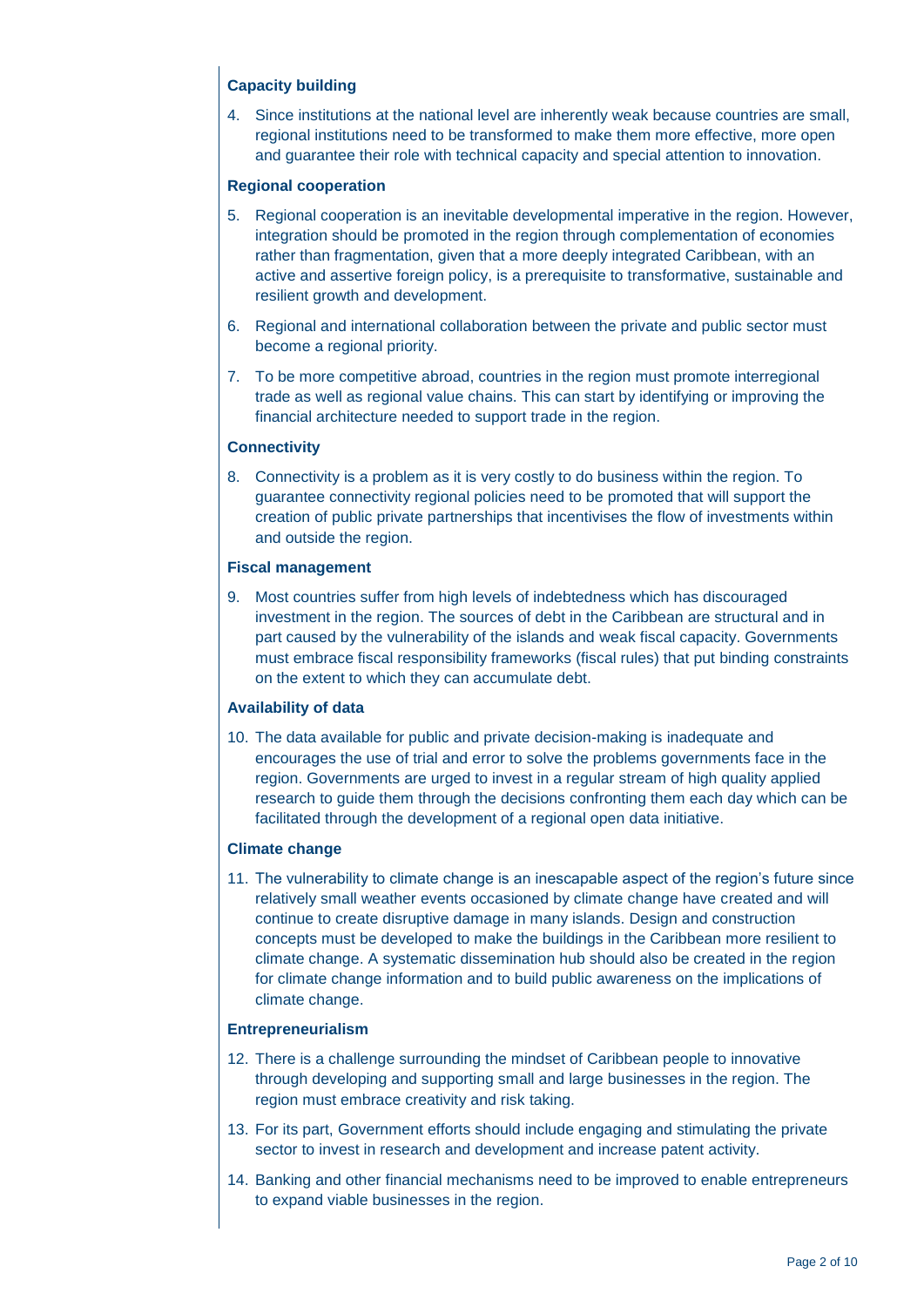# **Energy security**

15. The impact of high energy costs has a disproportionate significance for Caribbean countries. The region must overcome competitive challenges of energy costs. Governments are urged to be a model leader in energy conservation and efficiency. Greater emphasis must be placed on modernising the infrastructure in the energy sector as well as diversifying the fuel sources away from the dependence on heavy fuel oil. The governance framework for the energy sectors in the region also needs to be improved.

# **Education**

- 16. The Caribbean is a multilingual region and recognising that reality in the education system would greatly facilitate closer cooperation among countries with dissimilar dominant languages. Foreign language teaching at the second and tertiary levels needs to be improved and must be linked to the global marketplace and to tourism.
- 17. To avoid replicating activities in medicine, sports and tourism, the region needs to encourage the idea of centres of excellence which will provide leadership, best practices, research, support and training to deal with the challenges in the region.

This report sets out the main themes of discussions and highlights recommendations proposed during the meeting.

# **Regional cooperation**

# **The reality**

18. Cooperation is critical to the future development of the Caribbean and the regional leadership will determine whether regional cooperation and rationalisation continues to deteriorate or begins to regenerate. Countries in the region should try to move away from the present uneven and fragmented process that has not been conducive to integration and cooperation.

# **What is to be done?**

Political leadership

19. Empower CARICOM with the legal space to drive the implementation of decisions agreed by regional leaders.

# Regional institutions

- 20. The University of the West Indies (UWI) should reconsider its role as a regional University in terms of its purpose, its spread across the region, the nature of the research that it conducts and how that research benefits the wider objective of Caribbean progress, along with the practical and technical assistance it can offer to regional co-ordination.
- 21. Greater participation in regional fora should be encouraged.
- 22. An accountability mechanism needs to be created for everyday citizens in conjunction with civil society.

# The private sector

- 23. The private sector should explore the benefits of developing clusters of Caribbean industries with complementary interests particularly in extra-regional export industries.
- 24. Stakeholders must be encouraged to develop infrastructure and policy frameworks for industries that can provide the productive capabilities of different countries in the region.
- 25. The private sector should push for and help to develop and upgrade regional infrastructure in communications and transportation.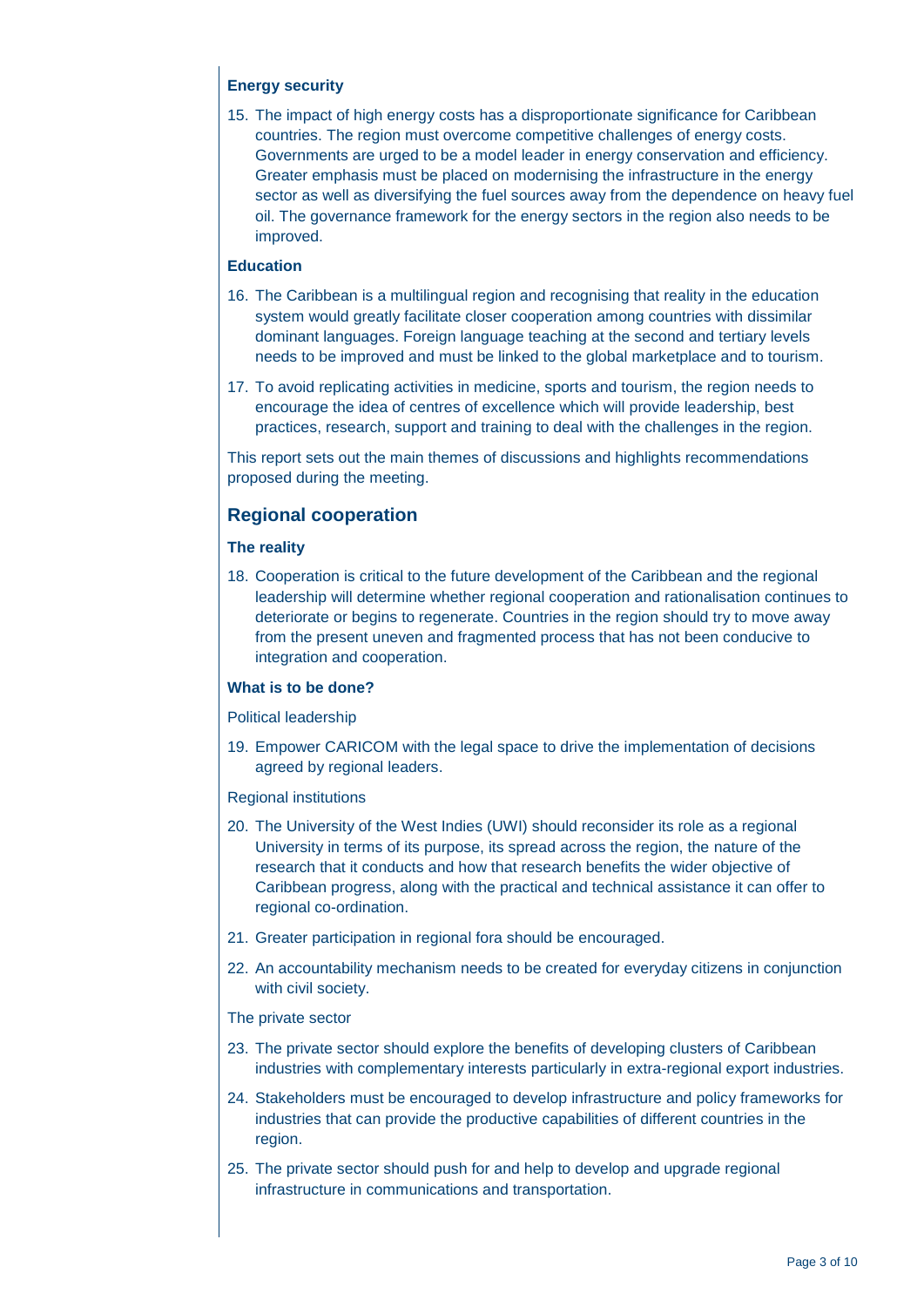### Developmental partners

- 26. Developmental partners are encouraged to support the financing of tangible institutions.
- 27. This includes facilitating research and supporting the development of research clusters. These could bring together academics, policymakers, technocrats and others both within and outside the region geared towards theorising workable, practical policy innovations to cope with the issues that are affecting the region today.

# **Education**

# **The reality**

28. In order to bring the people of the Caribbean closer together, the governments in the region are urged to concentrate on long-term educational efforts given that the Caribbean is a multilingual region and the more the populations across the Caribbean know about one another, the better they will work together. In addition, other deficits in the education system need to be addressed since education is seen as the key to productivity and human resource development.

# **What is to be done?**

Foreign language deficiency

29. Foreign language teaching at the second and tertiary levels needs to be improved and should be linked to the global marketplace and tourism.

Quality of education

- 30. Schools and the classrooms should be modernised through widespread use of technology.
- 31. Tertiary education should be expanded to include the use of distance education modalities.
- 32. Tertiary education should also be aligned more closely to the needs of the labour market, especially in the priority economic sectors such as tourism and hospitality services, financial services, light manufacturing and agro-industry.
- 33. Secondary education should be rationalised through curriculum reform for the lower grades; embedding different styles of learning, encouraging and discussion and ensuring more extensive career guidance is provided.
- 34. Various value oriented projects and materials should be introduced in the curriculum that will influence character formation, encourage conflict resolution and engagement, and promote open attitudes.
- 35. Gender-based teaching should be used to address the gender inequality that exists in the education system.

# Management of schools

- 36. Management of schools should be improved thus facilitating greater involvement of communities and parents and more accountability measures for schools and teachers.
- 37. Admission and promotion procedures in the education system must be restructured to ensure that the most qualified are selected to lead rather than the most favoured.
- 38. The status, salary and training of teachers should be improved

#### **Financing**

39. Restructuring the financing of education to increase cost effectiveness and include cost recovery, cost sharing and special taxes to meet educational expenditure.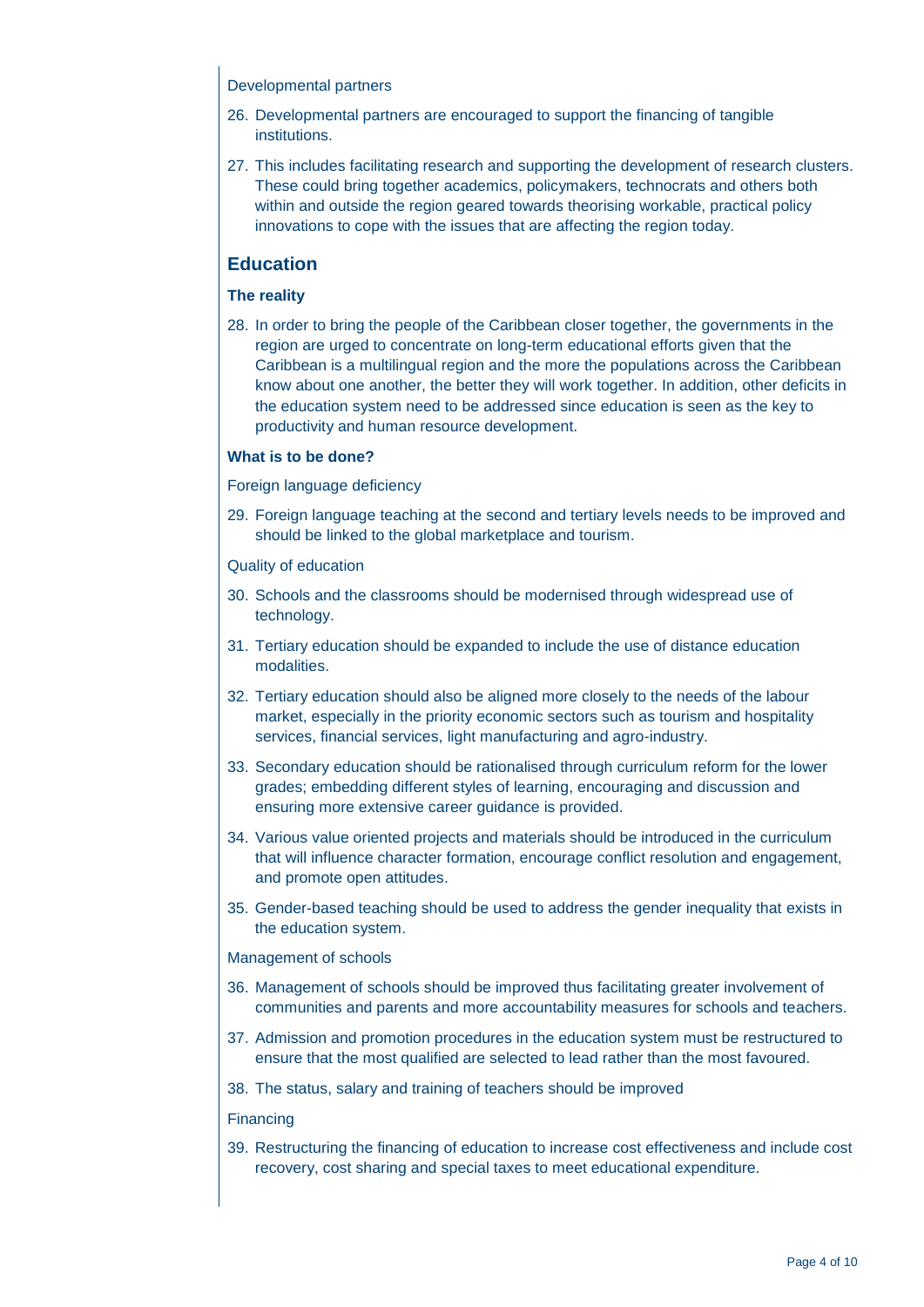# **Connectivity**

# **The reality**

- 40. The Caribbean suffers from high costs associated with moving goods both intraregionally and with the rest of the world due to poor connectivity. The drivers of these high logistics costs include economies of scale, port efficiency and vertical integration of the logistics chain. Such high costs reduce competitiveness within the region. In addition, nearly all countries of the Caribbean are running trade deficits.
- 41. Caribbean ports vary widely in infrastructure, superstructure, efficiency and related services, ranging from ports such as Kingston demonstrating levels of efficiency close to international best practice, to Port of Spain which has been plagued from inadequate infrastructure for a number of years.
- 42. This situation leads to a backhaul problem for logistics service providers, such as carriers, since there is more cargo coming in than going out. This increases the cost of both maritime and air transport. Handling charges are two or three times higher than in similar ports in other regions of the world, with the overall cost of transport and insurance in the Caribbean basin some 30 percent higher than the world average. In some cases, it costs significantly less to ship a container to Hong Kong or Europe from a Caribbean country than it does to ship to a neighbouring island no more than 100 miles away.

# **What is to be done?**

Logistics studies

- 43. A systematic regional approach to collecting, organising and analysing transport and trade logistics data is needed. The region must take steps to create a freight database with origin-destination matrices that could facilitate the orderly analysis of commodity flows.
- 44. Collective economic, social and environmental impact studies would also be valuable to guide investments in port developments and infrastructure and develop regulatory policies.
- 45. Regional stakeholders are also urged to undertake a formal logistics audit that will help to design an effective logistics strategy in the region.

# Sharing knowledge

46. A centre of excellence or a logistics unit should be set up that will act as a trade facilitation and logistics knowledge platform for the Caribbean as well as an effective mechanism for knowledge sharing at the regional level. The Caribbean's logistics issues can only be resolved successfully if tackled at a regional level with the buy-in and participation of a wide range of stakeholders. These should include carriers, freight forwarders and other logistics services providers, importers, exporters, producers, line ministries, port authorities and other regulatory agencies, academic institutions along with support from regional bodies and the donor community. Collectively, these players must build a trade facilitation and logistics knowledge platform for the Caribbean which would be a cross-sectoral and collaborative initiative covering all countries, involving a number of partners, to harness the experiences and knowledge of these partners that operate in a wide range of sectors in order to have transformative impact on improving logistics services and overall connectivity in the region.

# Logistics committee

47. A Logistics Committee for developing a regional trade logistics strategy should also be set up with responsibility for preparing the regional logistics strategy. This committee should include significant representation of the users, operators and regulators of the regional logistics systems, with working groups dealing with specific topics made up of members of the broader team. Some of the issues that the committee should address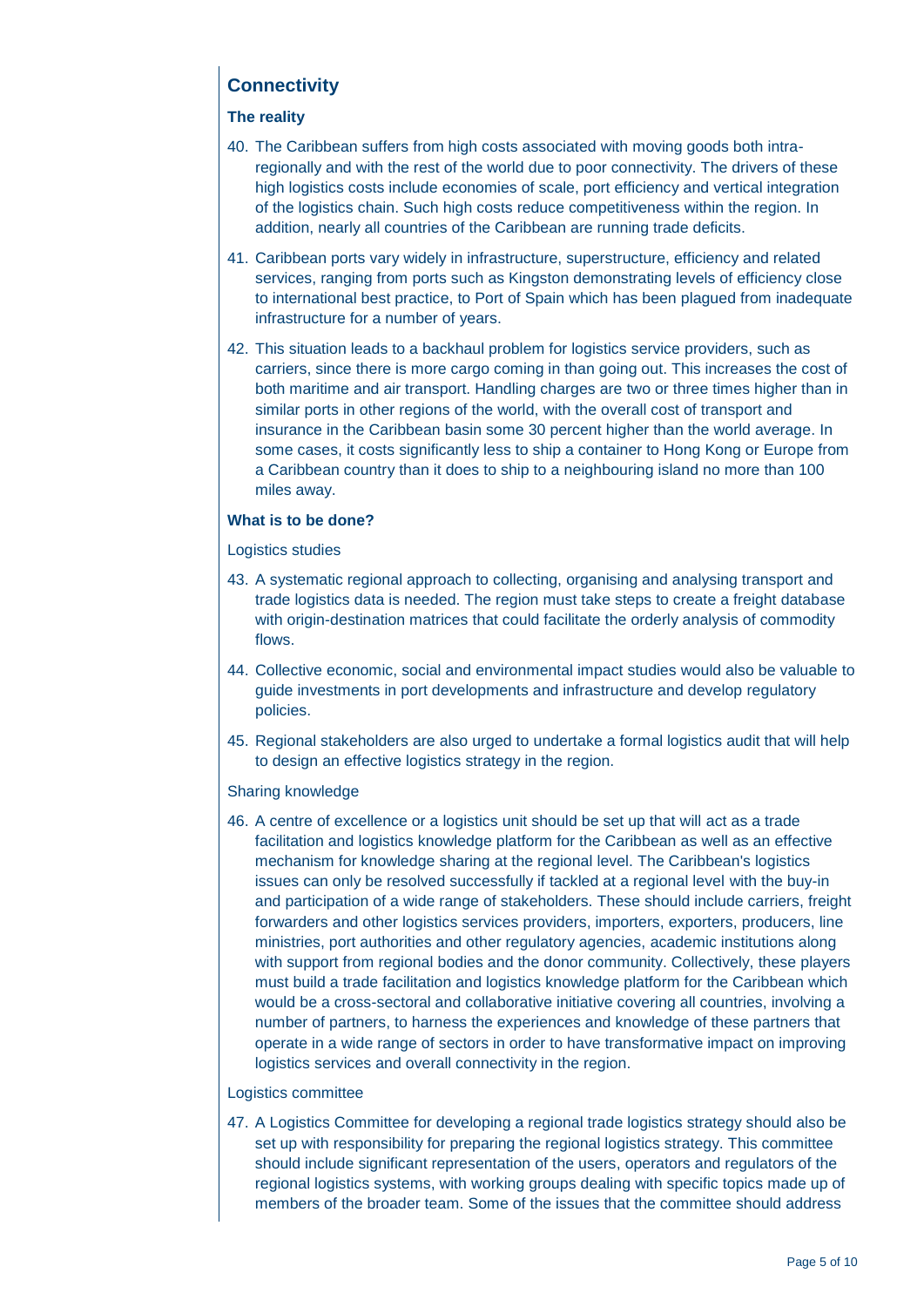must be related to the alignment and harmonisation of rules, regulations and standards; data collection and benchmarking and a regional approach to port security and safety.

# **Governance, crime and national security**

### **The reality**

48. The powerful potential of the Caribbean will not be realised unless the issues of governance, crime and security are fully addressed, since Caribbean countries have the most homicide per capita globally. Efforts should be doubled to ensure that the region performs better on the two critical World Bank indicators of good governance, namely rule of law and control of corruption while increasing the Caribbean voice on issues related to drugs and violence.

#### **What is to be done?**

#### Public awareness

- 49. Public awareness should be built to develop the social will to understand and to stand up against unaccountable conduct, to demand action against those in relation to whom there is credible evidence of corruption, to award politicians who are honest and clean, punish those who are 'tribalists' and identify, promote and celebrate the best practices that operate in the region.
- 50. The media, traditional and social, civil society organisations, business people of integrity, young entrepreneurs will need to take the lead in building this public awareness to develop social will (professional and private sector) to ensure that there is backbone in the political will.
- 51. Traditional external partners are also challenged to assert themselves more to uphold standards of good governance.

#### Network building

52. Emphasis should be placed on establishing and sustaining networks. Younger politicians need to network more effectively within political parties who share the same vision. Networking is also needed across national political parties to break the tribal divides, and across the region. Politicians should also engage with like-minded persons across the private and public sectors and with civil society.

#### Diaspora engagement

53. The government needs to take steps to engage the diaspora in not only philanthropic contributions but in becoming a strong voice for good governance and partnering with the internal forces of reform against red tape and bureaucracy by building effective targeted advocacy groups.

# **Debt management**

# **The reality**

- 54. Caribbean countries are among the most indebted countries in the world which continues to constrain economic growth by crowding out capital expenditure in fiscal budgets and reducing private investments from local capital markets. It also creates uncertainty in the business environment and draws attention away from the real pressing issues in the region.
- 55. Addressing these high levels of indebtedness is therefore a critical economic imperative. However, this requires an understanding of the sources of debt accumulation in the region. The largest portion of debt accumulation in the Caribbean came about not because governments borrowed money excessively, it is argued, but because of liabilities that were accumulated outside central government but which ended up being assumed by central government. These include the liabilities of public enterprises as well as private companies, in the case of the financial sector. Another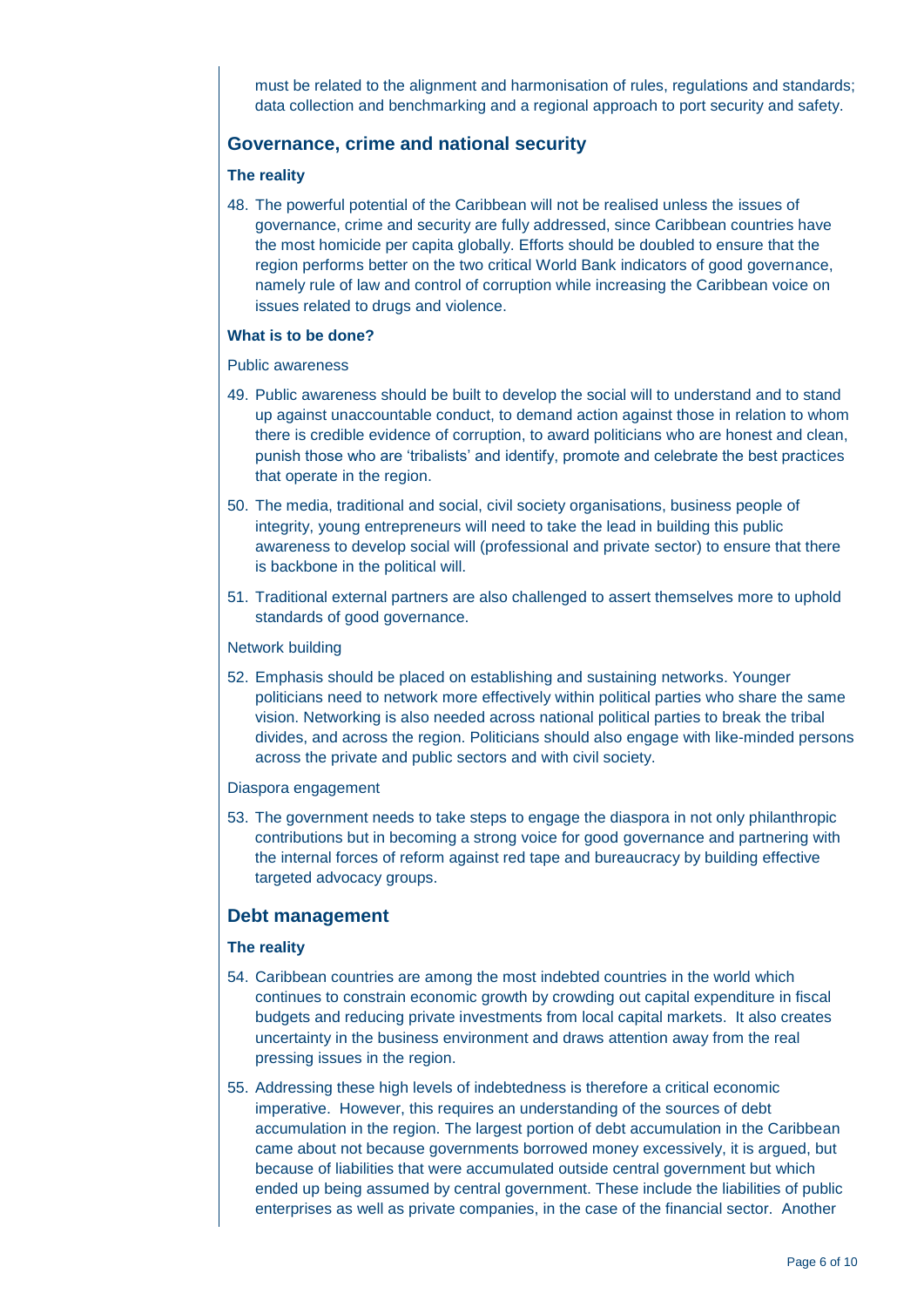portion of the debt can be attributed to natural disasters. These liabilities are also contingent. Thus, the proximate cause of debt accumulation in the region is contingent liabilities while the ultimate cause is weak public administrative capacity, which seems to be a problem inherent in the size of a country being small. This source of debt is unlike many other regions where debt accumulation tends to be for capital investments. There is a lack of awareness about this cause of debt within the region.

# **What is to be done?**

Regional focus

56. Debt management needs to be done on a regional level. There are calls for the expertise of the individual governments to be centralised and applied to the management of the individual country debt portfolios in some of the regional institutions, particularly the Caribbean Development Bank (CDB) and the technical support sought elsewhere. As a result of the problem of scale, this is one of the areas in which regional cooperation can compensate for the small scale and the weak public administration that comes from it.

Institutional and capacity improvement

- 57. Governments are urged to embrace fiscal responsibility frameworks (fiscal rules) that put binding constraints on the extent to which they can accumulate debt.
- 58. Better and more transparent accounting practices need to be developed which will expose the accumulation of debt early in the fiscal cycle.
- 59. The region should also embrace more explicit, overt and clear management of contingent liabilities and active and sophisticated risk management.

#### Risk management

- 60. Policies of divesting risks that cannot be managed properly need to be developed.
- 61. Contingent contracts should be put in place where risks exist and competent entities responsible for managing contingent risks must be created.

# **Energy**

# **The reality**

62. The countries in the region are encumbered with the necessity of importing oil products for transportation and electricity generation. The volatile price of electricity is the most important issue in the energy sector as electricity prices in the Caribbean are among the highest in the world although they have dipped recently. The primary cause of the high cost of electricity is that most Caribbean countries are surrounded by water which prohibits the interconnection of national grids thus making the islands unable to share reserve capacity. As a result, there is an inseparable linkage between the fiscal crisis confronting the Caribbean region and the reality of paying some of the world's highest per capita energy costs.

# **What is to be done?**

#### Research and training centre

63. A regional centre for energy policy analysis, regulatory research and training should be established to assist regional governments in formulating policies, strategies, programmes and projects through public private partnerships in the energy sector and regulated utilities in order to meet long term developmental challenges. The centre could also identify and provide assistance in accessing opportunities for cooperation, develop regional and national databases and provide necessary skills to prepare policies, strategies, structure financial engineering and assist in identifying projects that will help to lower the cost of energy and enhance fuel diversification.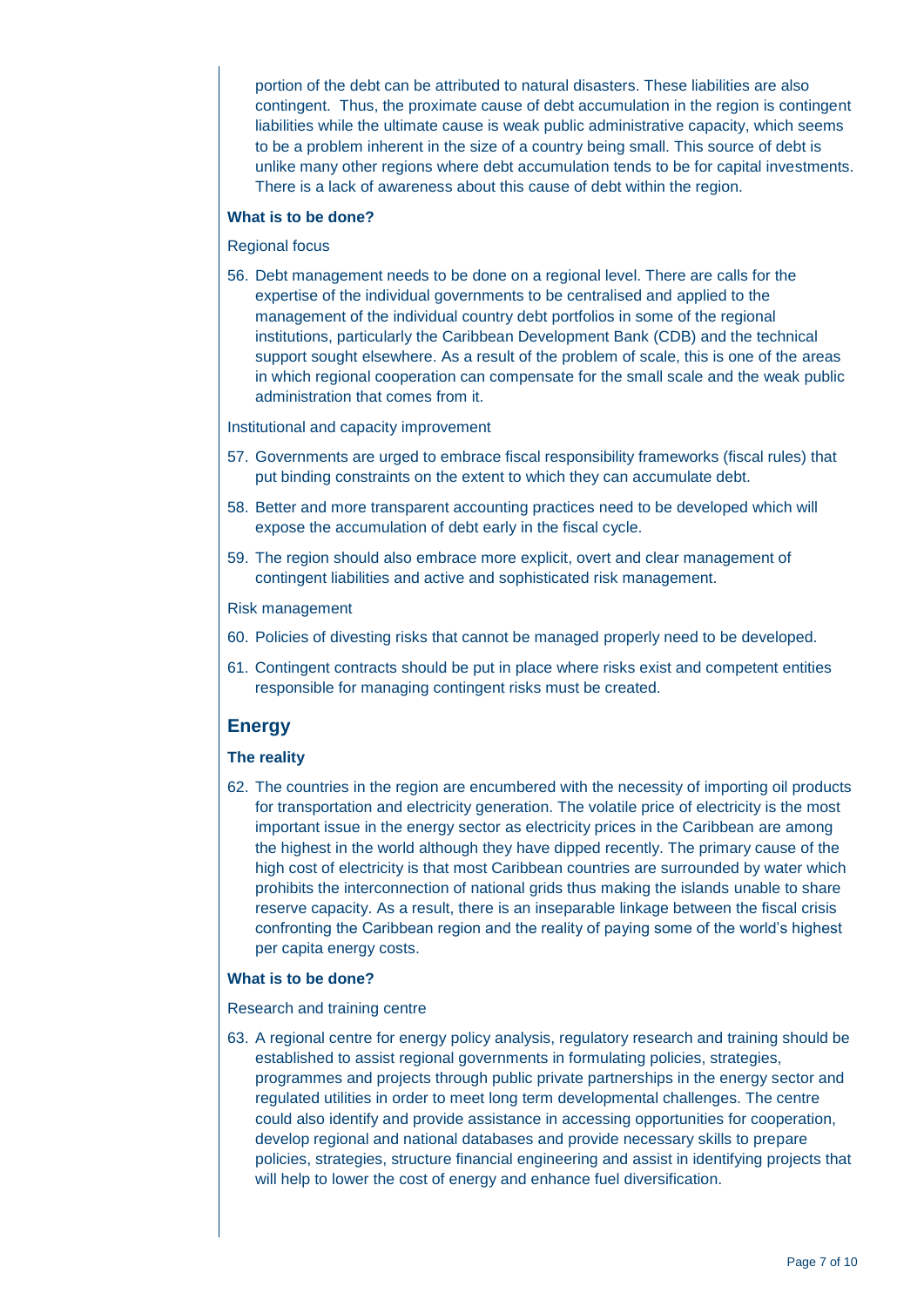Renewable options and energy efficiency

- 64. A new energy future is needed which would encourage public and private sectors to invest in viable renewable energy technologies.
- 65. A customs regime is needed which encourages the importation of renewable energy and energy efficient equipment and inputs such as solar panels, wind turbines and electric cars. Subsidies should not be promoted in order to fully realise the role renewable energy can play in an overall competitive environment.
- 66. Maximise energy efficiency in both the public and private sectors.
- 67. Encourage investment and entrepreneurship in energy diversification.
- 68. Governments and private sector entities should adapt recent developments in natural gas technology and supply to transform the Caribbean's energy market.

#### Share best practices

69. The countries in the region are urged to coordinate and share best practices to exploit domestic and regional energy or natural resources.

# **Climate change**

# **The reality**

- 70. In the Caribbean, climate change adaptation should be seen as an opportunity to improve and protect development outcomes both now and into the future as coastal areas, of which islands have proportionally more, are especially vulnerable. There is a need to manage the risks from climate change and extreme weather in the Caribbean as the consequences of climate change for the Caribbean are potentially very significant and represent major challenges to current development gains and planned future developments.
- 71. However, for future development to be climate resilient there needs to be a good understanding of current hazards and the risks associated with these hazards. Without this, it will not be possible to ensure future development is resilient to future climate hazards which, in general, will be similar in nature though often more intense or frequent than previously experienced. Any development which reduces the vulnerability or exposure to climate hazards will directly increase resilience.

# **What is to be done?**

Advance development goals

72. Mitigation and adaptation measures such as adjusting and implementing building codes, restricting construction in areas susceptible to coastal flooding, changing crop varieties according to long-term weather forecasts and enhancing the preservation of natural mangroves must be included in developmental strategies, programmes and actions.

# Design and construction concepts

73. Physical planning must include climate change adaptation such as designing buildings with efficient cooling systems and building in areas that are at a distance from vulnerable coastal zones.

#### Post disaster analysis

74. Domestic responses to natural disasters should be strengthened. This could be achieved through: knowledge exchange on regional climate trends and their projected impacts; sharing best practices in disaster management across the region, supporting technical assistance and institutional development across the region.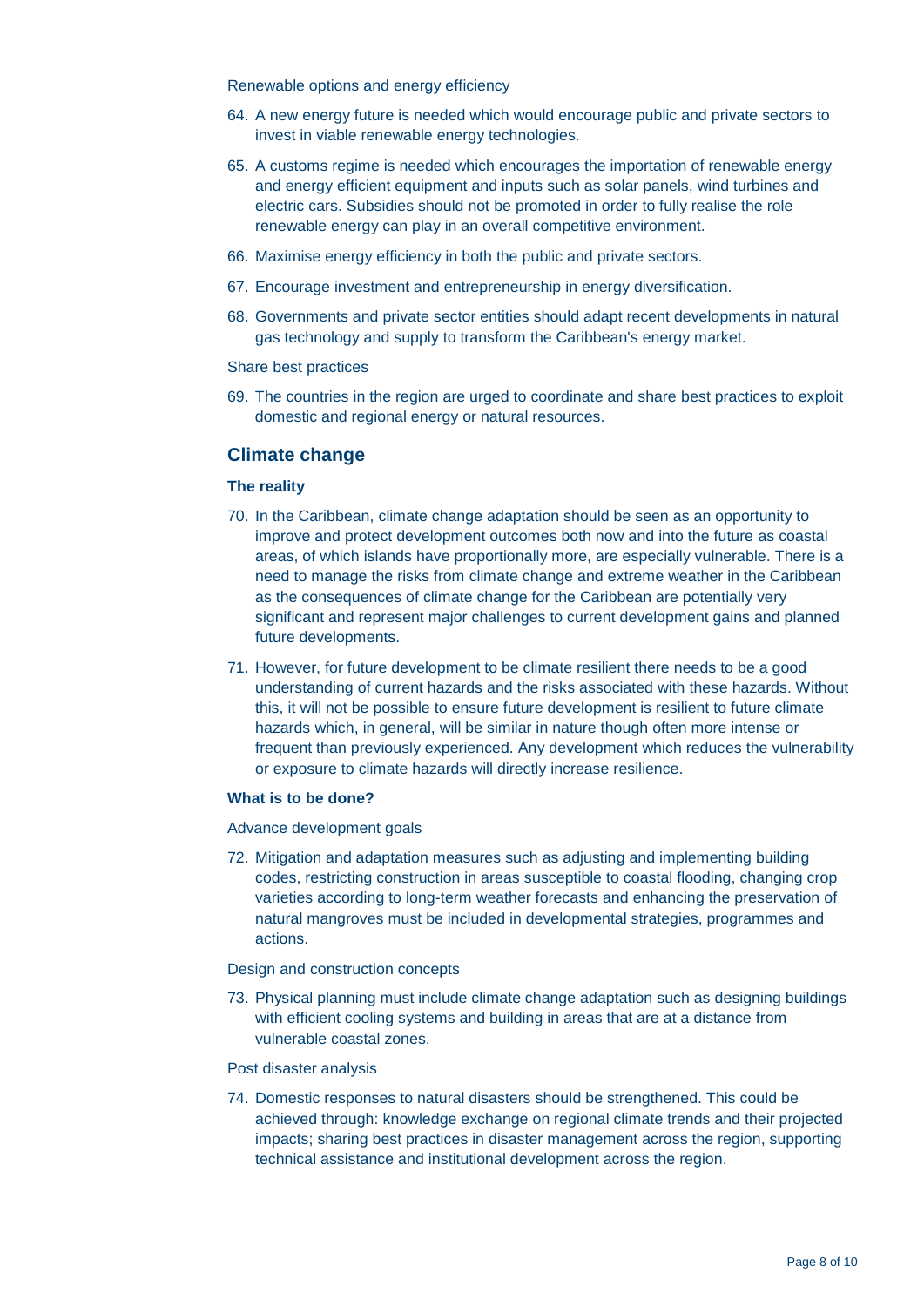### Promote climate risk insurance

75. Development of affordable reinsurance schemes for the private sector should continue to be promoted to provide some level of asset and financial protection and compensation for businesses in the event of a natural disaster. Transferring risk to insurance markets can be a cost-effective alternative for Caribbean countries that cannot afford huge investments in risk prevention. Insurance will also reduce the strain on public budgets when disasters occur.

### Climate change and disaster management

76. Climate change and disaster management should be integrated in risk management activities in the region. This includes using planning frameworks, strengthening the links between institutions at national and community levels to be better prepared for climate-related disasters and to build on existing mechanisms including early warning systems.

#### Adopt insurance-related action

77. An international insurance mechanism, creating an internationally sourced pool of funds, is needed to help Caribbean countries manage climate change risk and build resilient economies. Collective loss sharing mechanisms and international solidarity funds could address high impact extreme events that are beyond the scope of even subsidized insurance mechanisms.

# **Tourism**

# **The reality**

- 78. The Caribbean is the most tourist dependent region in the world and one of the most vulnerable to the impact of climate change. As a result, climate change adaptation is crucial to the survival of tourism in the region as the Caribbean is one of the world's premier tourist attractions because of its natural beauty, its location and climate.
- 79. Tourism has contributed significantly to the economies in the region, providing nearly two million jobs and in the smaller countries accounts for a large percent of GDP.

# **What is to be done?**

# Audit assets

80. An in-depth audit of the assets is recommended for the region that will uncover the opportunities to enhance the tourist experience by drawing tourists out of the main resort areas and into the countryside, villages and rural areas which will, in turn, enable more people to benefit from the tourism economy. The information from the audit should be saved for future reference to be used to inform activities aimed at increasing the contribution of tourism to the region.

#### Educate nationals

81. Stakeholders and the wider populace should be educated to understand the importance of the service sector to the region and to develop their skills in how to receive tourists, what to expect from the tourists and how to interact with them.

# Explore other avenues

82. The economy surrounding each airport (and the airport experience for tourists) can be exploited throughout the region.

#### Reduce taxes on tourism products

- 83. Governments are urged to ensure that tourists are not heavily taxed, providing incentives for them to travel and spend more within the region.
- 84. There needs to be collective efforts aimed at expanding the number of marine protected areas in the region to protect its biodiversity and attractiveness as a regional